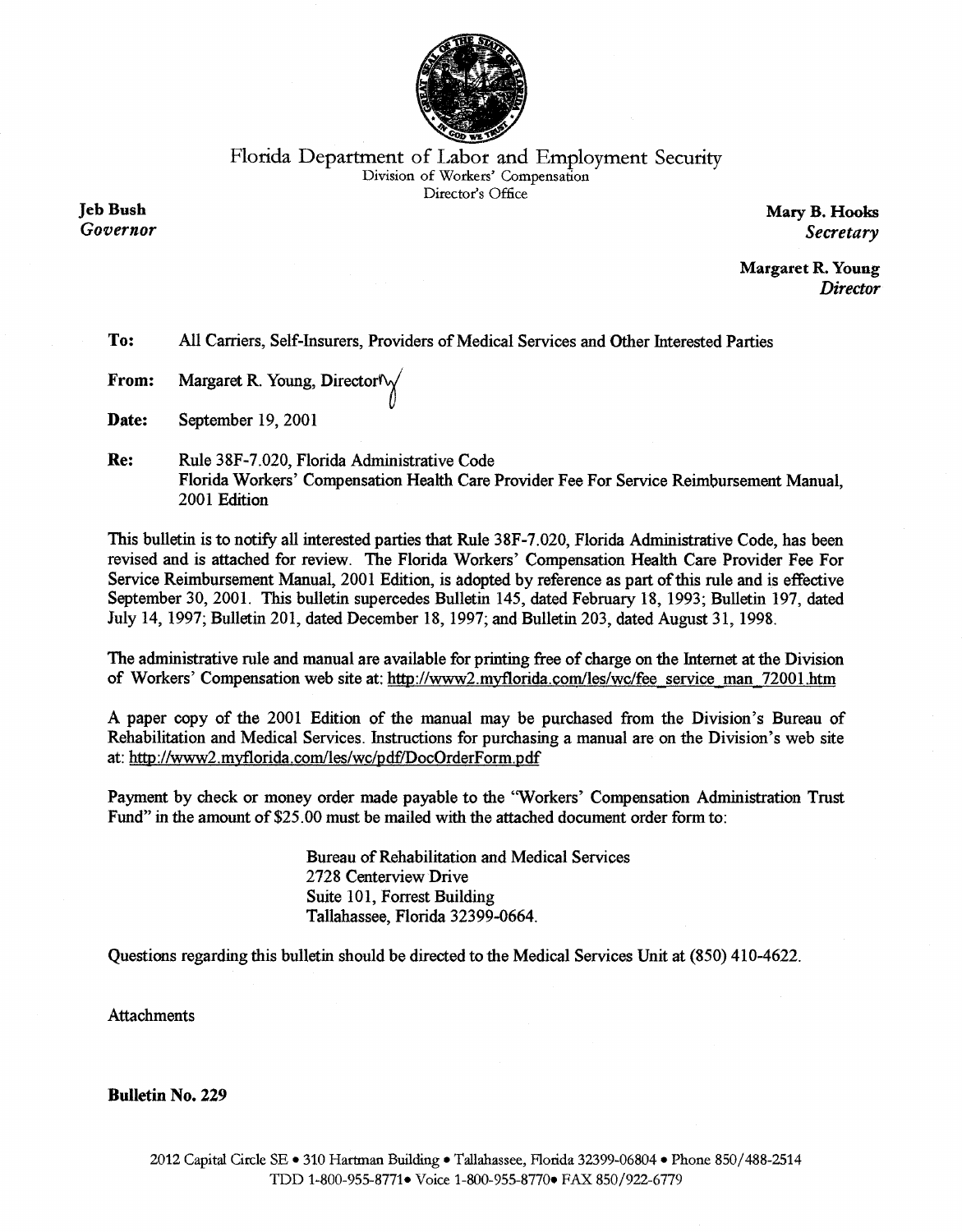#### **38F-7.020 Florida Workers' Compensation Health Care Provider Fee for Service Reimbursement Manual.**

(1) The Florida Workers' Compensation Health Care Provider Fee for Service Reimbursement Manual, 2001 Edition, is adopted by reference as part of this rule. The manual contains reimbursement policies and maximum reimbursement allowances for physician services, nonphysician services, pharmaceutical and medical supplies, as well as basic instructions and information for all providers and insurance carriers in the preparation and reimbursement of bills for medical services. The Florida Workers' Compensation Health Care Provider Fee for Service Reimbursement Manual, 2001 Edition, is available for inspection during normal business hours at the Division of Workers' Compensation, Bureau of Rehabilitation and Medical Services, 101 Forrest Building, 2728 Centerview Drive, Tallahassee, Florida 32399-0664, or via the Division's home page at http://www2.myflorida.com/les/wc/.

(2) The Physicians' Current Procedural Terminology (CPT<sup>TM</sup>), 4th Edition, copyright 1999, American Medical Association (cover states "Current Procedural Terminology  $CPT^{TM}$ , 2000 Standard Edition"); the Current Dental Terminology (CDT-3),  $3<sup>rd</sup>$  Edition, copyright 1999, American Dental Association (cover states "Current Dental Terminology (CDT-3), Version 2000"); and 2000 HCPCS (HCPCS),  $11<sup>th</sup>$  Edition, copyright 1999, Ingenix, are adopted by reference as part of this rule. When a procedure or service is performed, which is not listed in the Florida Workers' Compensation Health Care Provider Fee for Service Reimbursement Manual, 2001 Edition, the provider must use a code contained in either the CPT<sup>™</sup>, CDT-3 or HCPCS.

Specific Authority 440.13(7), 440.13(8), 440.13(11), 440.13(12), 440.13(13), 440.13(14), 440.591 F.S.

Law Implemented 440.13(6), 440.13(7), 440.13(8), 440.13(11), 440.13(12), 440.13(13), 440.13(14) F.S.

History--New 10-1-82, Amended 3-16-83, 11-6-83, 5-21-85, Formerly 38F-7.20, Amended 4-1-88, 7-20-88, 6-1-91, 4-29-92, 2-18-96, 9-1-97, 12-15-97, 9-17-98, 9-30-01.